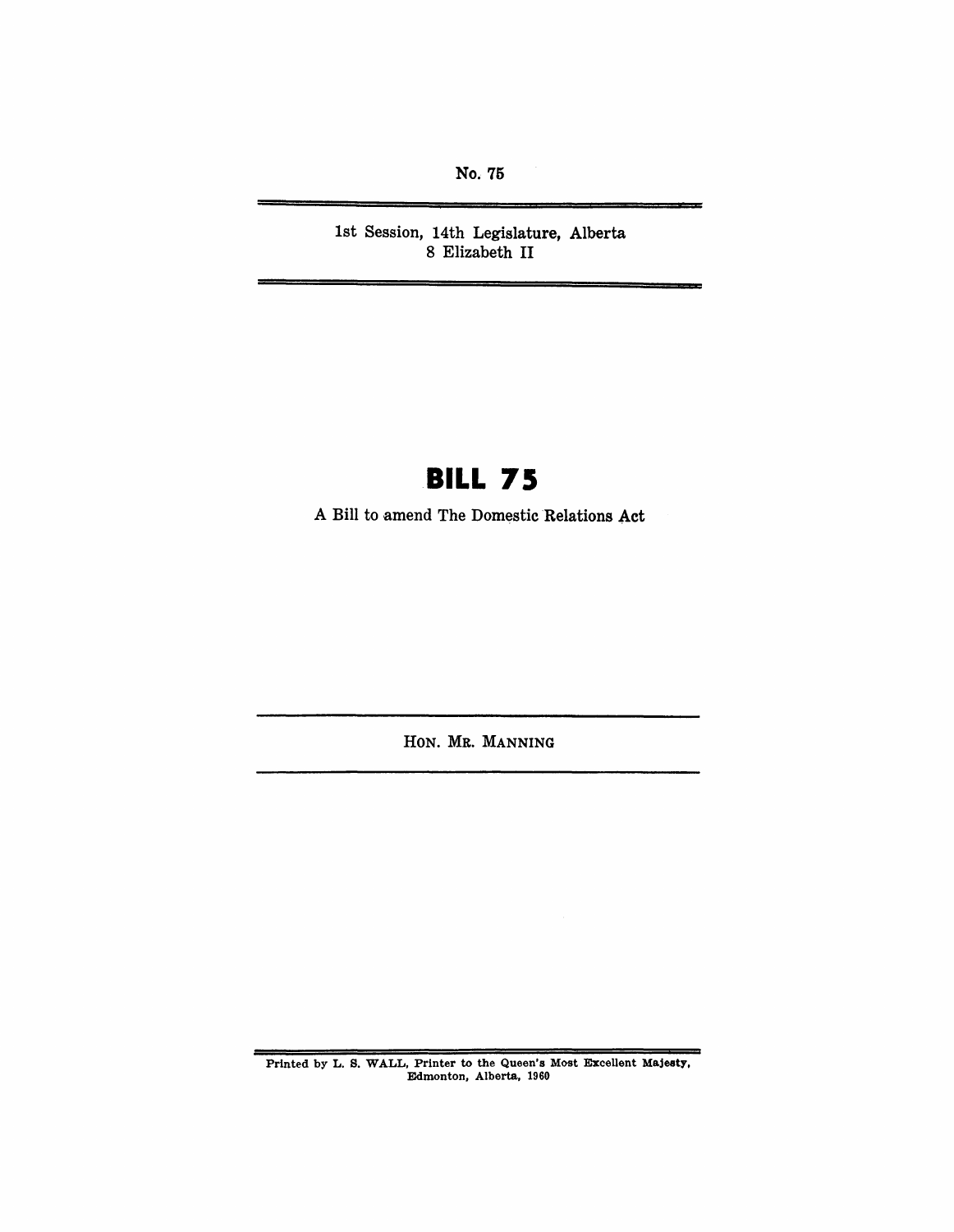#### **Explanatory Note**

**1.** This amendment will increase the weekly maximum maintenance from \$30.00 to \$40.00; it will enable a wife with the care and custody of children to obtain a maintenance order against the husband where she is not a "deserted wife". Section 27(1) and  $(2)$  reads:

"27. (1) A married woman shall be deemed to have been deserted<br>within the meaning of this Part, when she is, in fact, living apart<br>from her husband, whether on account of cruelty on the part of the<br>husband, or on account

(2) A married woman deserted by her husband may apply to a magistrate who, on being satisfied that her husband being solicy for in part, to maintain his wife or his wife and family, has wifully neglected to do so, and has and family, as the magistrate considers reasonable having regard to the means both of the husband and wife."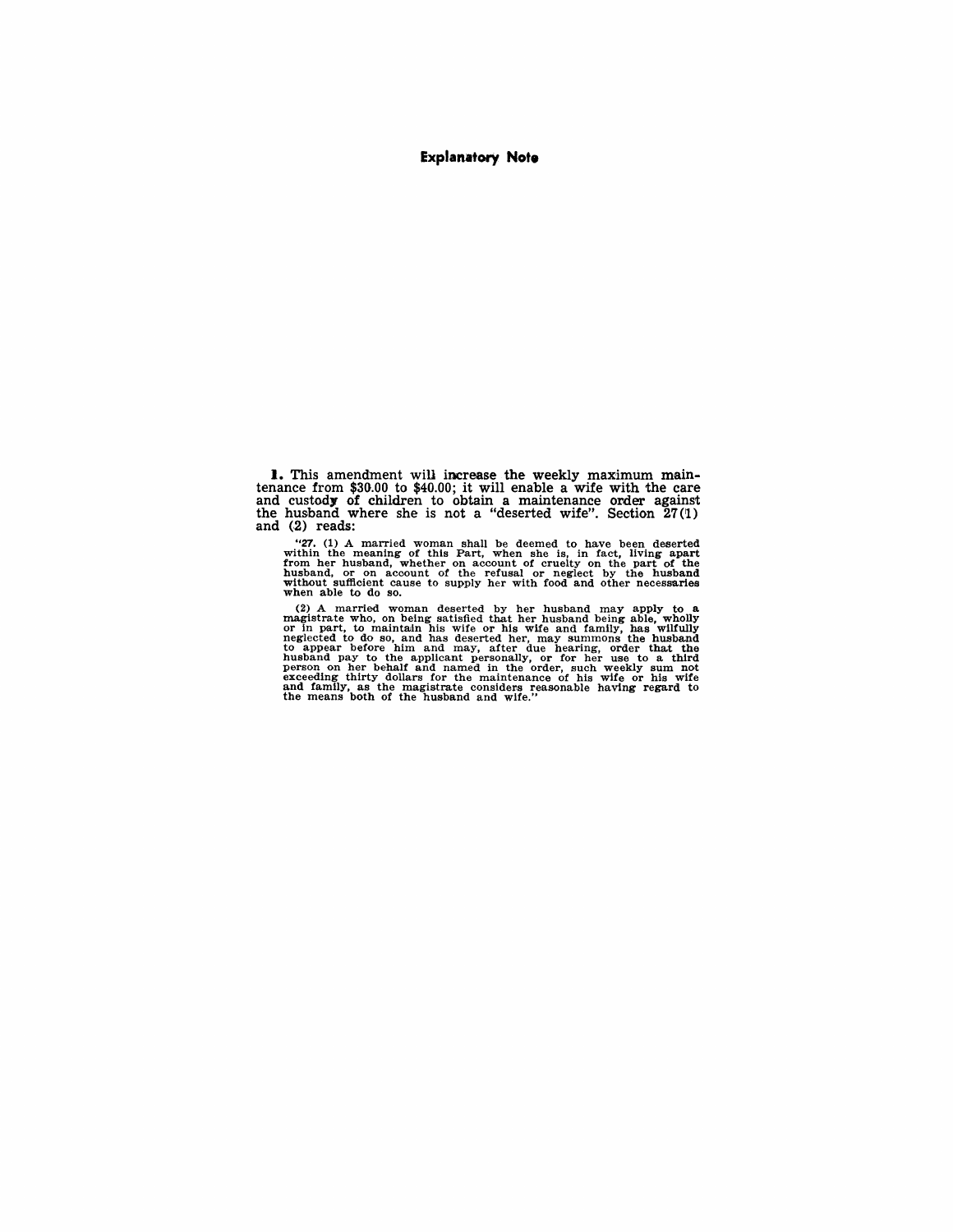### **II LL**

### No. 75 of 1960

#### An Act to amend The Domestic Relations Act

#### *(Assented to , 1960)*

**HER** MAJESTY, by and with the advice and consent of the Legislative Assembly of the Province of Alberta, enacts as follows:

*1.. The Domestic Relations Act,* being chapter 89 of the Revised Statutes, is amended as to section 27 by

- (a) striking out the word "thirty" in subsection (2) and by substituting the word "forty",
- (b) by adding immediately after subsection (2) the following subsection:

(2a) Where a married woman has not been deserted by her husband, if she has the care and custody of their children she may apply to a magistrate for an order for maintenance restricted to the maintenance of the children, and the application may be dealt with in every other respect as an application under subsection (2) by a deserted wife.

**2.** This Act comes into force on the day upon which it is assented to.